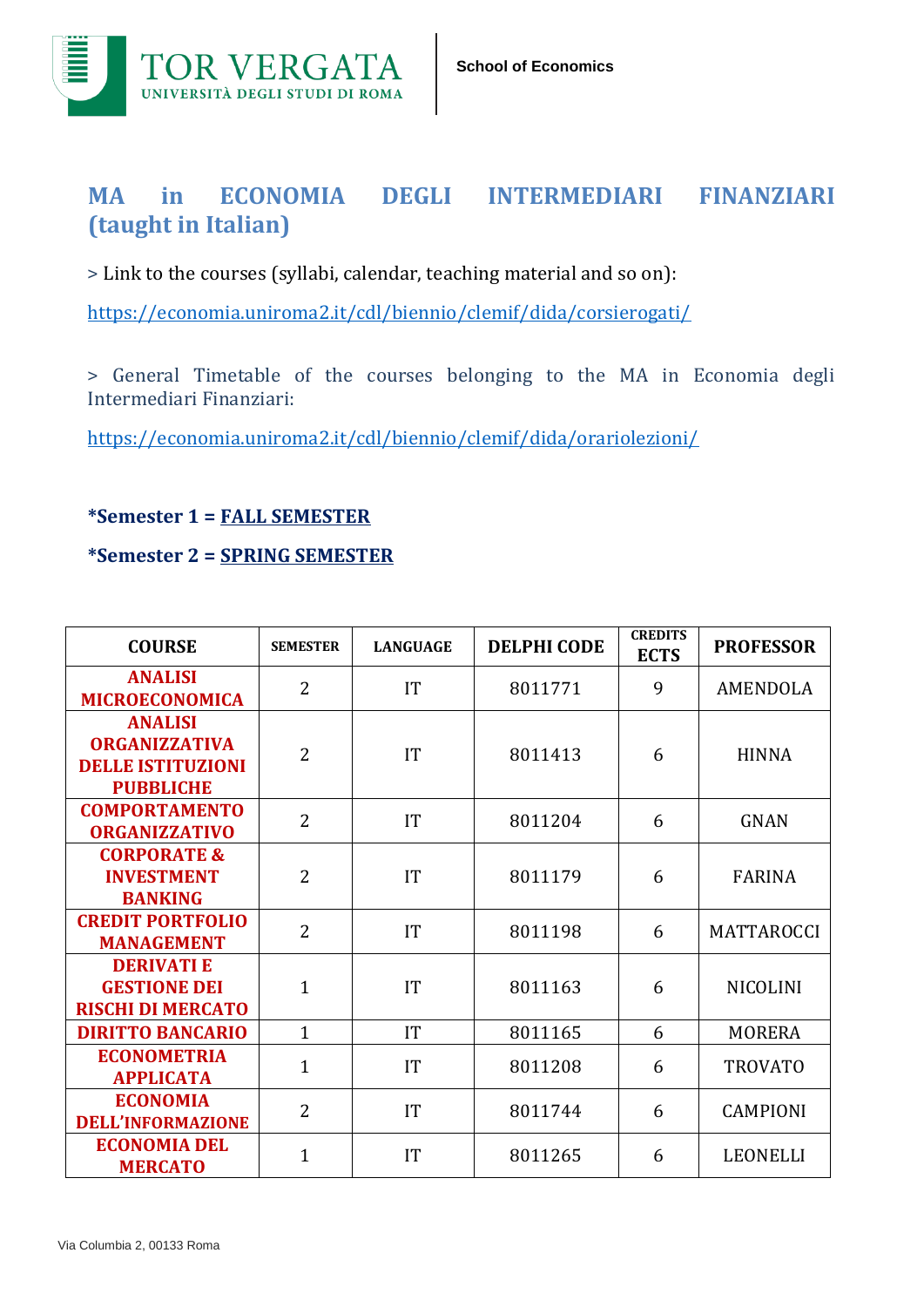

| <b>MOBILIARE</b>                                                                             |                |    |         |   |                    |
|----------------------------------------------------------------------------------------------|----------------|----|---------|---|--------------------|
| <b>ECONOMIA DELLE</b><br><b>RISORSE NATURALI</b>                                             | $\overline{2}$ | IT | 8011218 | 6 | <b>CASTELLUCCI</b> |
| <b>ECONOMIA</b><br><b>EUROPEA</b>                                                            | 2              | IT | 8011221 | 6 | <b>PAGANETTO</b>   |
| <b>ECONOMIA</b><br><b>MONETARIA E</b><br><b>CREDITIZIA</b>                                   | $\overline{2}$ | IT | 8011224 | 6 | CAIAZZA            |
| <b>ECONOMIA</b><br><b>PUBBLICA</b><br>(AVANZATO)                                             | $\overline{2}$ | IT | 8011475 | 6 | <b>GORINI</b>      |
| <b>FINANZA</b><br><b>APPLICATA</b>                                                           | $\overline{2}$ | IT | 8011760 | 9 | <b>CICIRETTI</b>   |
| <b>FINANZA E</b><br><b>CRESCITA</b>                                                          | $\mathbf{1}$   | IT | 8011746 | 6 | SCARAMOZZINO       |
| <b>FINANZA</b><br><b>QUANTITATIVA</b>                                                        | $\mathbf{1}$   | IT | 8011229 | 6 | <b>PROIETTI</b>    |
| <b>INGLESE PER LA</b><br><b>FINANZA</b>                                                      | $\overline{2}$ | IT | 8011756 | 3 | <b>SCORDINO</b>    |
| <b>INTRODUZIONE</b><br><b>AGLI OBIETTIVI PER</b><br><b>LO SVILUPPO</b><br><b>SOSTENIBILE</b> | $\mathbf{1}$   | IT | 8011907 | 3 | D'AMATO            |
| <b>METODI DI</b><br><b>OTTIMIZZAZIONE</b><br><b>PER L'ECONOMIA E</b><br><b>LA FINANZA</b>    | $\mathbf{1}$   | IT | 8011743 | 9 | <b>SCARLATTI</b>   |
| <b>METODI</b><br><b>QUANTITATIVI PER</b><br><b>L'ECONOMIA</b>                                | 2              | IT | 8011240 | 9 | <b>BRUNETTI</b>    |
| <b>METODI</b><br><b>QUANTITATIVI PER</b><br><b>LA FINANZA</b>                                | $\overline{2}$ | IT | 8011880 | 9 | <b>PERRICONE</b>   |
| <b>MICROECONOMIA</b><br><b>DEI MERCATI</b><br><b>FINANZIARI</b>                              | $\overline{2}$ | IT | 8011748 | 6 | <b>PISANI</b>      |
| <b>MODELLI E</b><br><b>TECNICHE DI</b><br><b>GESTIONE DEI</b><br><b>RISCHI</b>               | $\mathbf{1}$   | IT | 8011242 | 6 | <b>POMANTE</b>     |
| <b>MODELLI</b><br><b>MATEMATICI PER</b><br><b>LA FINANZA</b>                                 | $\mathbf{1}$   | IT | 8011243 | 9 | <b>RAMPONI</b>     |
| <b>ORGANIZZAZIONE E</b><br><b>GESTIONE DELLE</b><br><b>RISORSE UMANE</b>                     | $\overline{2}$ | IT | 8011246 | 6 | <b>DECASTRI</b>    |